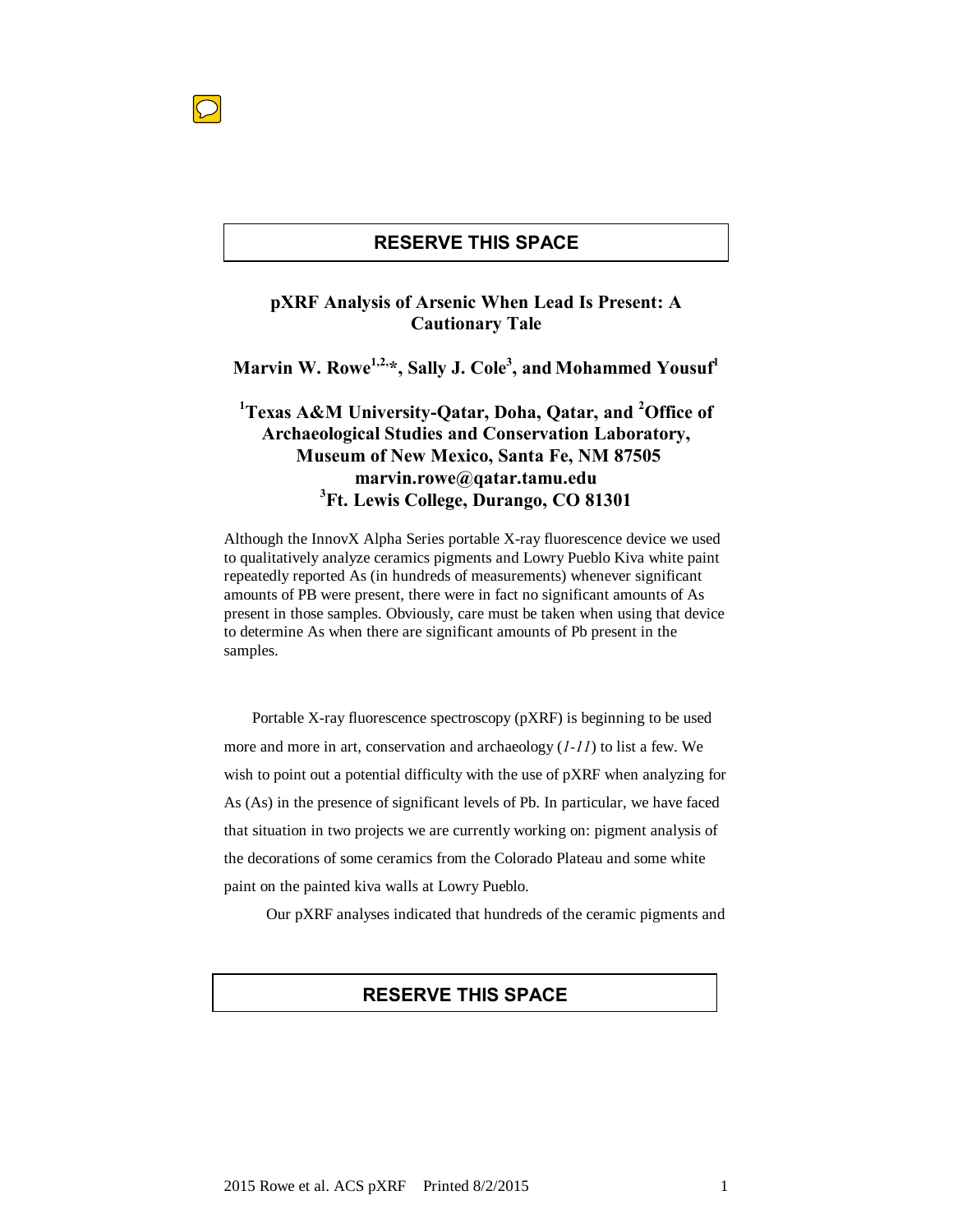some of the kiva wall paint layers contained elevated levels of Pb and As. When significant Pb signals were seen in samples, As was also always detected at elevated levels. As an example of the problem, we will concentrate on one of the Lowry Pueblo Kiva B paint layers here. Paul Martin, the excavating archaeologist, reported Kiva B overall had up to 2 inches thick plaster with multiple layers (*12*). Our sample is obviously only a small part of what he saw and had six layers of brown plaster, separated by white paint layers. Our analyses of five of those paint layers indicated that Pb and As were prominent in at least one of them, along with Zn.

#### **Experimental Procedure**

For our initial analyses, we used a battery operated InnovX Systems Alpha Series, portable, hand-held, nondestructive pXRF device for measurements of the elemental signal of the white paints used in the Lowry Kiva wall paints and Colorado plateau ceramics. The spectrometer works by irradiating the sample with an X-ray tube that emits primary X-rays that strike the target, in our case the surface pigments associated with individual ceramic design elements and Lowry Pueblo white painted Kiva walls. These primary X-rays sometimes strike an orbital electron in an atom (say Fe) of the sample being analyzed with enough energy to knock out the electron from the inner electron shell of the element. The removal of such an electron from an element is accompanied by the emission of secondary X-rays in the atomgs attempt to re-stabilize itself. The energies and numbers of secondary X-ray emissions are measured. The energy of a secondary electron is specific for a given element, and essentially different from all others *with a few exceptions*. Thus, ideally the technique qualitatively detects the atoms that are present in the pigments. Then, with proper calibration and software, the approximate (semi-quantitative) abundances of the elements present can be calculated by measuring the intensities of the radiations of particular energies. Abundances in *uniform*,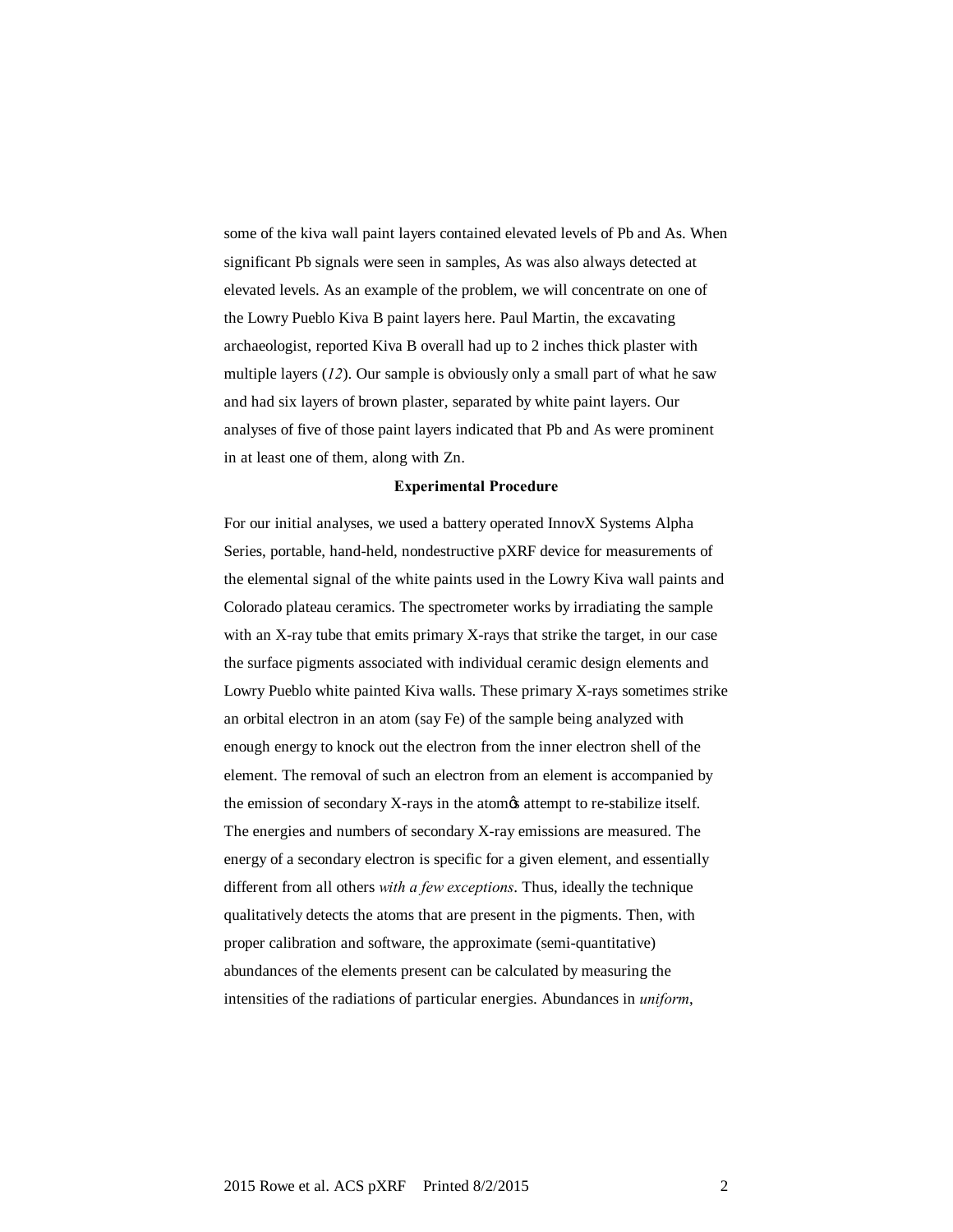*homogeneous* samples as low as 10 parts per million (ppm) are possible for some elements. The elemental analysis on the InnovX instrument is displayed on the miniature iPAQ computer as parts per million for a given element. In the situation here, we recorded measurable signals from the pigment elements Pb and As (as well as Zn in the kiva wall paint), and Fe, Cu, Mn, Rb, Sr and Zr (present in the ceramics and the plaster that separates the Kiva paint layers). But we emphasize that the method is not even semi-quantitative in the application to ceramic and wall paint pigment analysis; we do not get accurate measures of the *abundance* (ppm, e.g.) of the elements for a number of reasons: (1) the pigment often does not cover the entire area of the target primary Xrays; (2) the paint/pigment is thin, but not of uniform thickness; and (3) the pigment is not necessarily uniform in the paint/pigment layer. These factors combine to render the method *qualitative* with at best a rough indication of the presence at lower vs. higher levels. Nonetheless, we will see that the analyses are useful in spite of these difficulties. We are, at this stage, primarily interested in determining what elements were used as pigments in the paints.

With these difficulties in obtaining quantitative concentrations, one might ask,  $\delta$ Why use pXRF at all? $\delta$  The advantages are significant. Importantly, *nondestructive* in situ analysis is possible. Second, the device is easy to use 6 just point and shoot. Third, each analysis is fast 6 typically just 10 - 30 seconds per analysis will indicate clearly the dominant pigment elements used in a paint, pottery design element; etc. For better statistics in some applications, up to 300 second counts were used. Data reduction takes longer. One can analyze hundreds of samples; so the device is very applicable for survey work. Fourth, the instrument is light enough that it can be carried to remote sites. It is *generally* reliable for *qualitative* analysis, i.e., the presence numerous elements in this study. But extreme caution must be exercised at times, as in the case of the As supposedly detected in this study.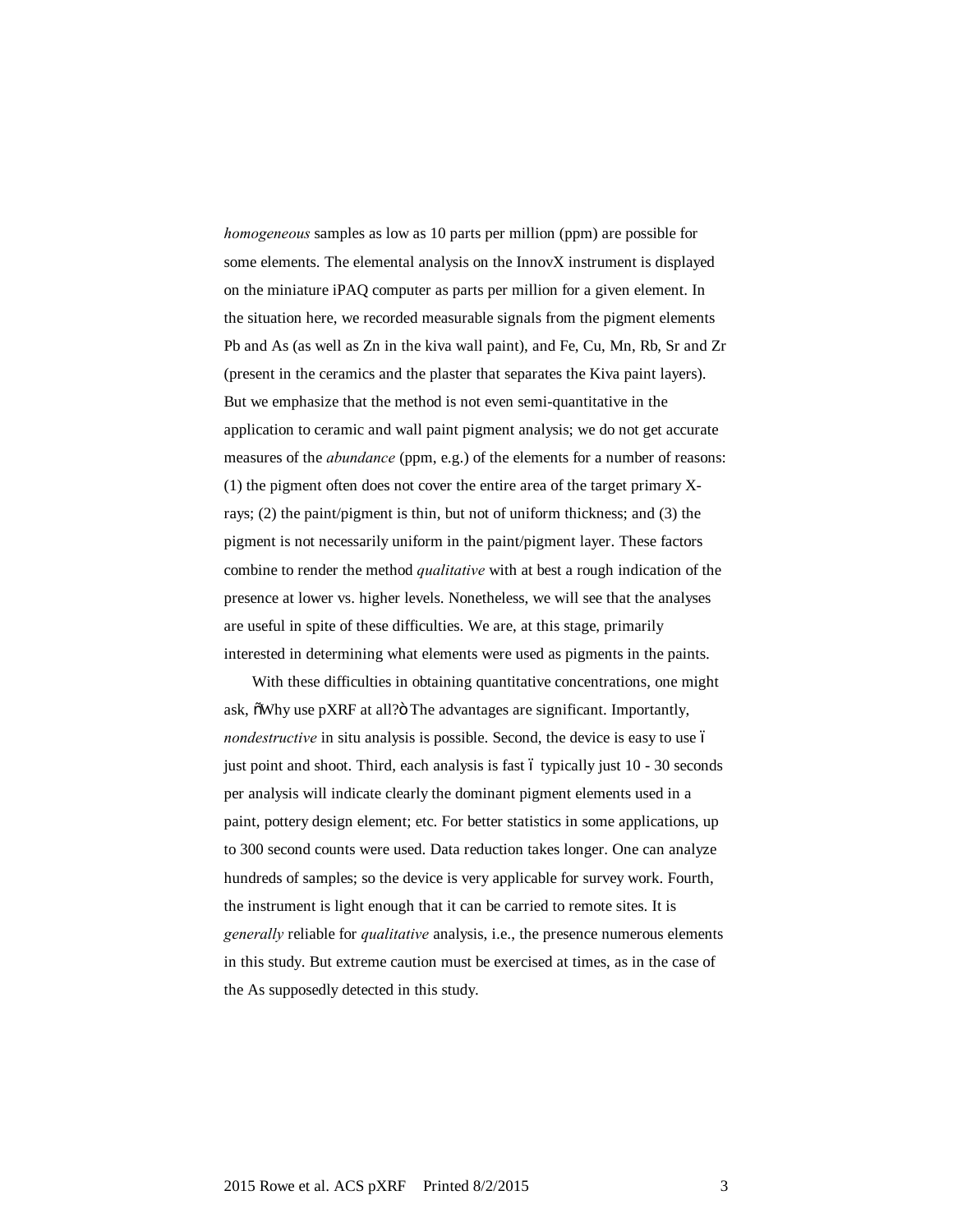Figure 1 shows one example of a pXRF analysis, one of hundreds of pigmented ceramics where Pb and As were reported on the screen of the InnovX Alpha series handheld X-ray fluorescence spectrometer (pXRF).



*Figure 1. A photograph showing analysis of black pigment painted on a white ceramic from the Colorado Plateau. Readout indicated the presence of Pb and As in the pigment. That As was typical of all ceramics where Pb was indicated as a major component of the pigment. That is, in every case when high levels of Pb were recorded, lesser amounts of As were also reported on by the pXRF.*

#### **Results and Discussion**

Table I shows a table of the average of five determinations from the iPAQ handheld computer readout on the InnovX pXRF device for a typical result yielding high levels of Pb and As (and Zn). The other elements detected are almost certainly due to the underlying plaster layer. In our experience, every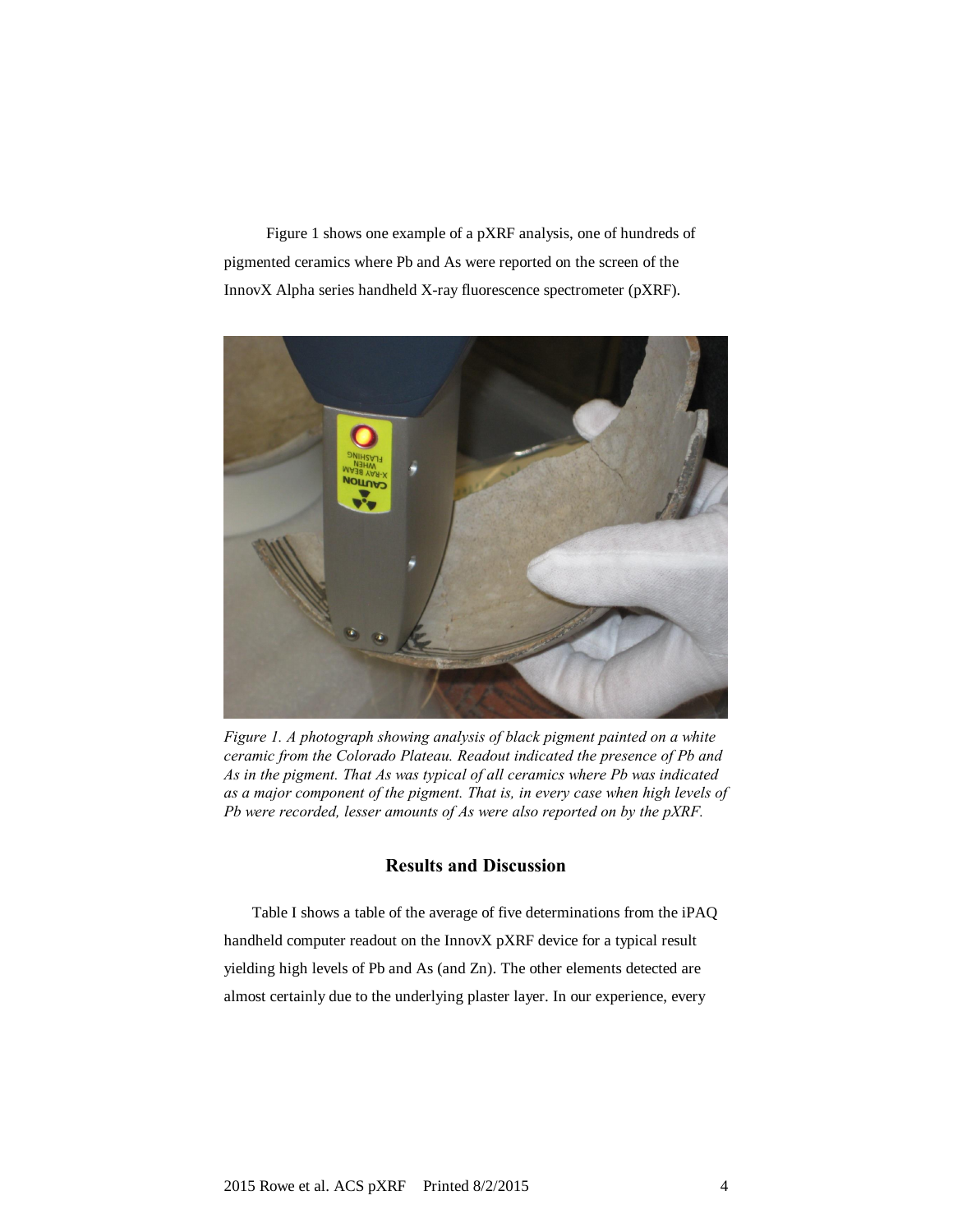time a sizable Pb peak was seen, an elevated As signal was invariably seen as well. Because of the overlap between the Pb and As peaks at 10.6 keV, and that peak is apparently used for both Pb and As determinations in the InnovX software, we became concerned whether the As results were valid, or were an instrumental software artifact. We therefore consulted the InnovX brochure concerning the peak overlap problem between Pb and As. The Innov-X User Manual Version 2.1, Soil Appendix 14 reads,  $\delta$ Example 1: Lead and Arsenic. Most XRFs are calibrated for lead and arsenic. Lead interferes with arsenic (not vice-versa though). The net effect is a *worsened detection limit for arsenic, and poorer precision*. *The XRF handles the correction automatically, but the precision is affected. The loss of precision is also reported by the XRF*. $\ddot{o}$  The italics were added by us for emphasis. That this is the position held by InnovX was confirmed by a telephone call to them. However, because we invariably  $\ddot{\text{o}}$ detected $\ddot{\text{o}}$  significant As signals whenever we detected substantial indications of Pb, we continued to be wary. High Pb measurements were accompanied by significant As in several hundred ceramics samples (*13, 14*).

*Table I. The table contains an average of five, 300 second determinations from the iPAQ handheld computer readout on the InnovX pXRF device. We bold faced Pb and As, those being the elements of interest here. The pigment here contains principally Zn, Pb & As. Other elements are likely from clay fabric.*

| Innov-X Results | Kiva B Paint   | <b>Innov-X Results</b> | Kiva B Paint  |
|-----------------|----------------|------------------------|---------------|
| Ti              | $1002+223$     | Hg                     | $86 \pm 11$   |
| Ba              | $2406 \pm 139$ | As                     | $3329 \pm 43$ |
| Cr              | $172 \pm 42$   | Se                     | $102 \pm 7$   |
| Mn              | $120 \pm 23$   | Pb                     | 23496 ±231    |
| Fe              | 8461 ± 111     | Rb                     | $84 \pm 2$    |
| Co              | $244 \pm 22$   | Sr                     | $88 \pm 1$    |
| Cu              | $57 + 11$      | Zr                     | $242 \pm 4$   |
|                 |                |                        |               |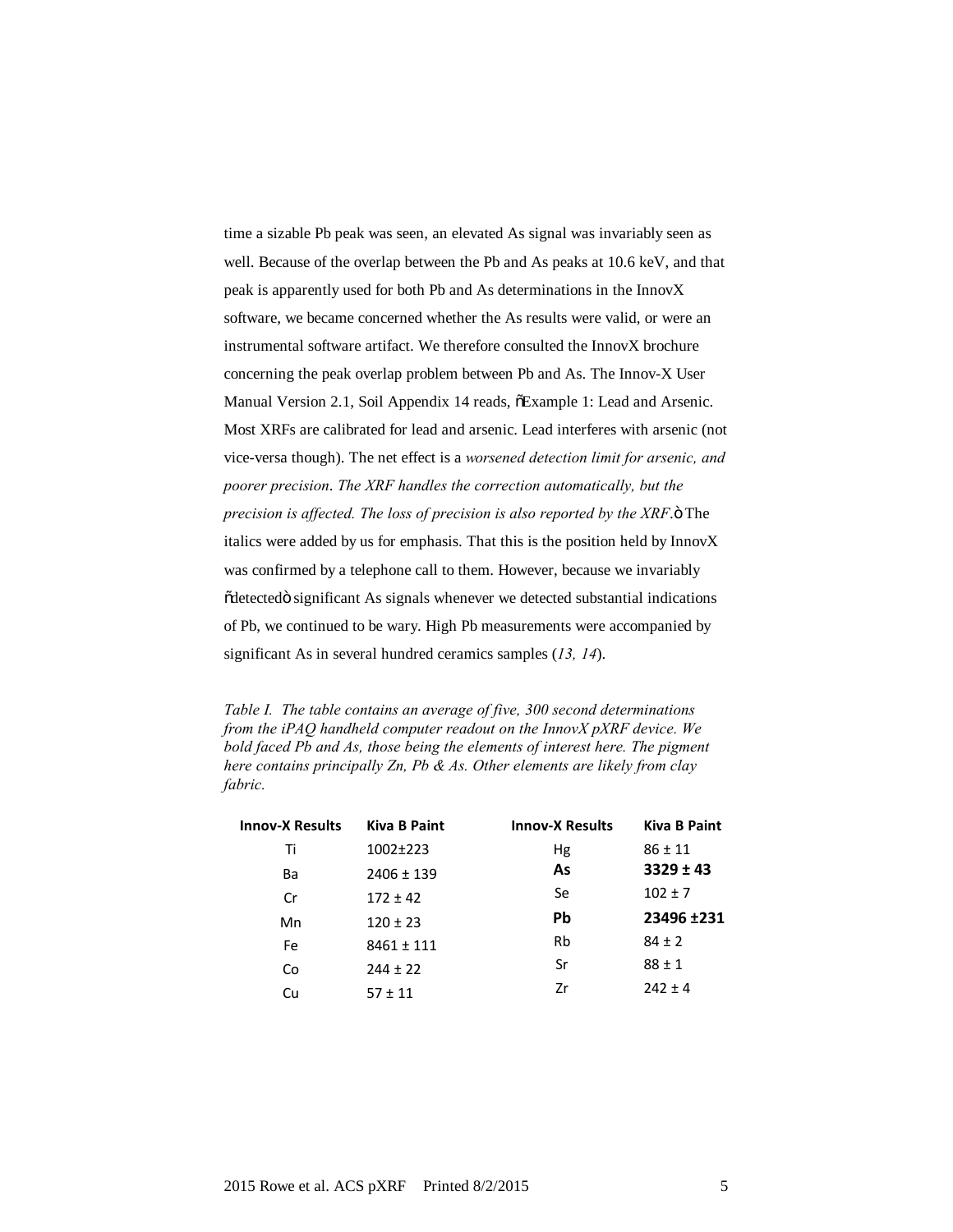| $57983 \pm 570$ | Cd | 78 ± 6 |
|-----------------|----|--------|
|                 |    |        |

To examine the problem further, we utilized a Bruker Tracer III-V pXRF device at the Conservation Laboratory of the Museum of New Mexico, Santa Fe, NM. With that instrument, unlike our InnovX device, it is easy to display and manipulate the scale for the raw spectra taken. Figure 2 shows a pXRF spectrum of the sample of Lowry Pueblo Kiva B outer paint layer (shown in Figure 3) taken with the Bruker pXRF device, showing the major peak overlap between Pb and As at the asterisked peak at 10.6 KeV.



*Figure 2. PXRF spectrum of the Lowry Pueblo Kiva B white paint. The asterisk above the peak at*  $\sim$  10.6 *keV indicates where both the Pb*  $L_{al}$  *and As*  $K_{al}$  *occur, i.e., overlap, a potential problem. Unfortunately, the algorithm for determining the abundance of As on the InnovX device uses this peak. The yellow arrow points to the position of the As Kβ<sup>1</sup> peak of As, a peak that is not interfered with by the Pb.*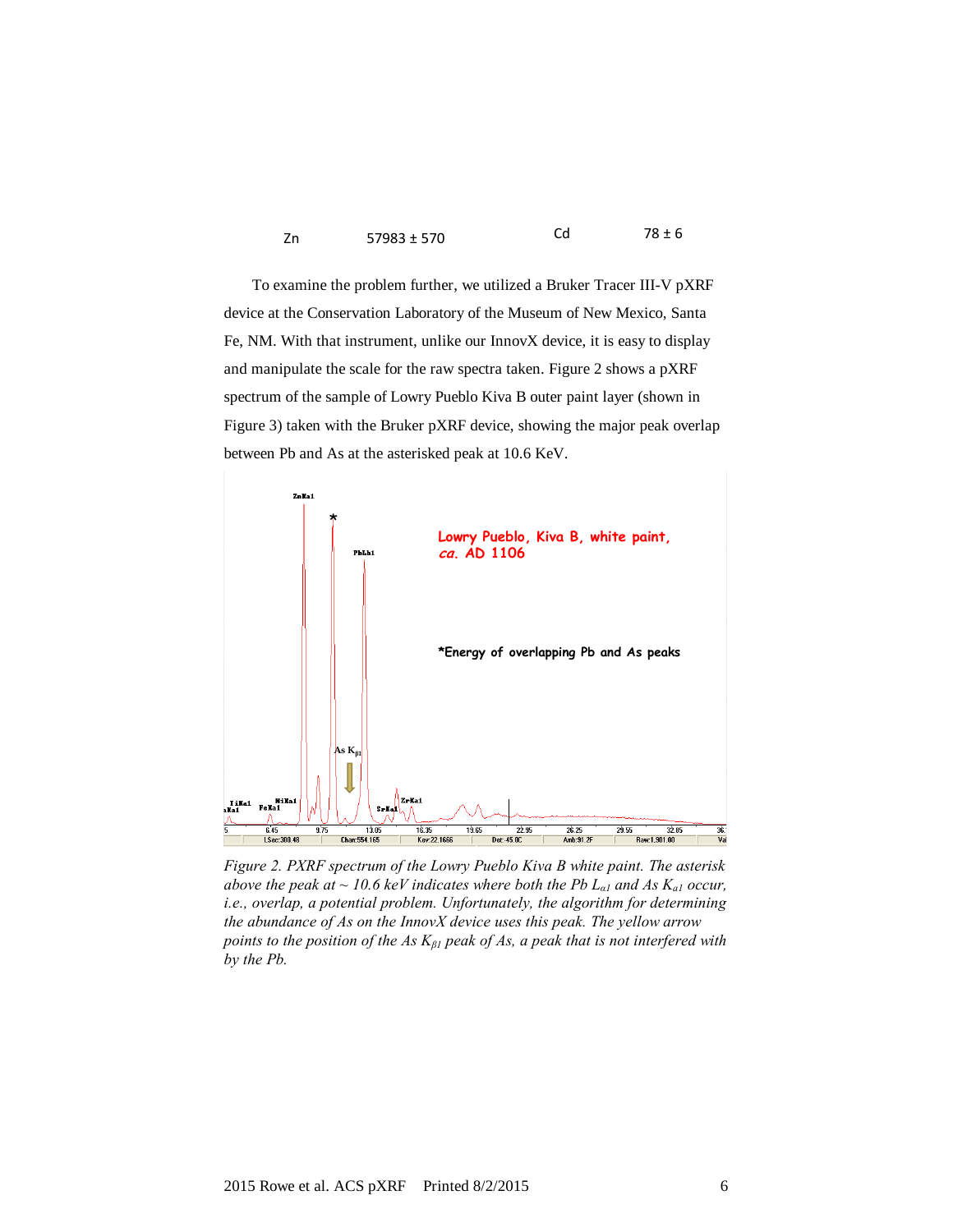

*Figure 3. Photograph of the sample of the outer white paint layer from the Lowry Pueblo Kiva B. Other layers are visible on the edge views.*

To evaluate this suspected  $\tilde{o}$ Asö problem more carefully, we examined the  $K_1$  peak of As at 11.7 keV, which is not coincident with a Pb peak. That is a more definitive means of seeing whether there is significant As present in a measurement or not. Figure 4 shows the spectrum with the y-axis expanded to investigate the As K  $_1$  peak in detail. As can be seen from Figure 4, there is no substantial As observed in the sample. For every case we checked (amounting to many replicate measurements of the Kiva B wall paint, as well as hundreds of measurements on Colorado Plateau ceramics), we did not find evidence for substantial As at the As K  $_1$  peak even though As was reported on the iPAQ computer screen of the InnovX pXRF every time in considerable abundance.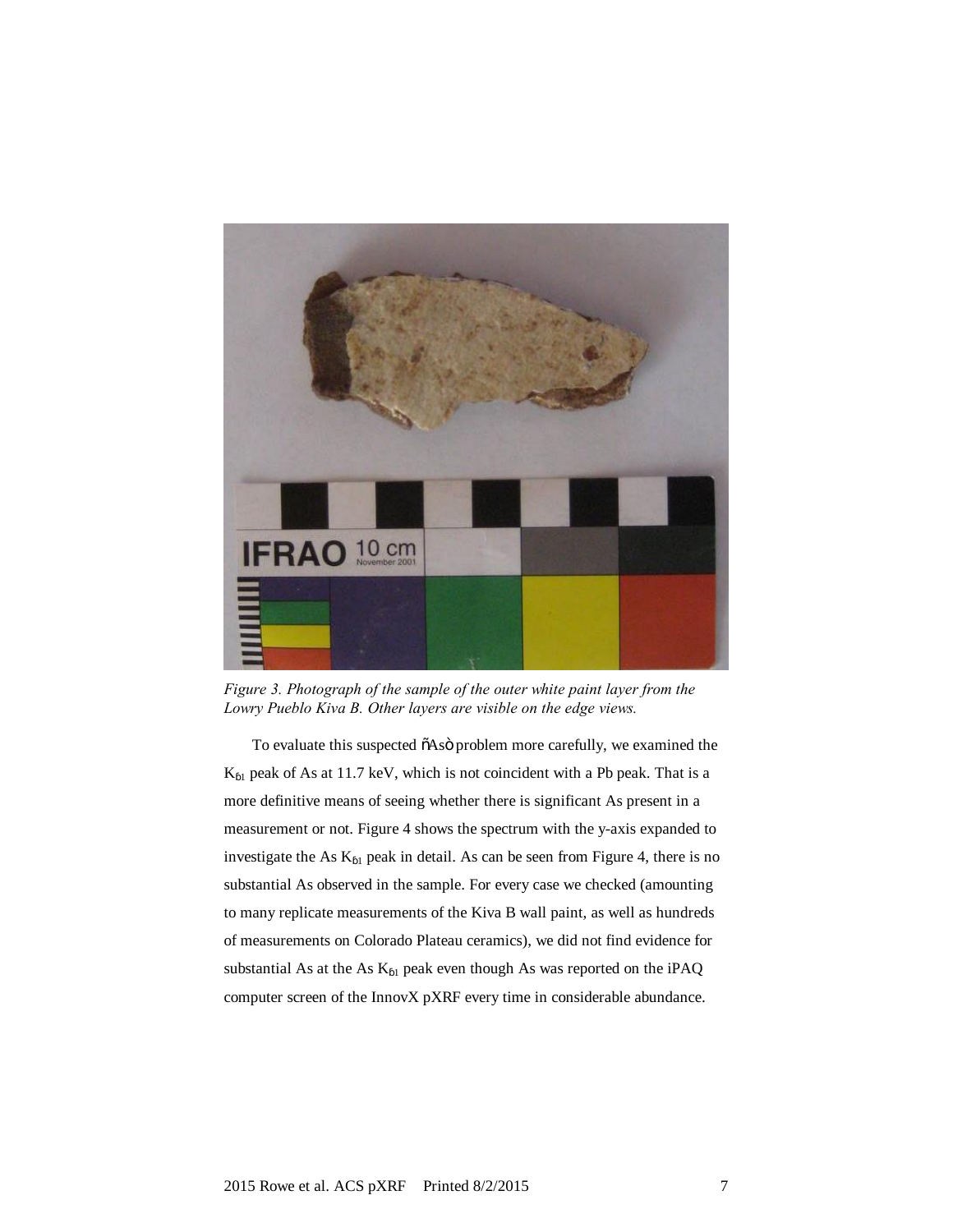

Figure 4. *The figure2 pXRF spectrum of the Lowry Pueblo Kiva B white paint shown on an expanded scale. The asterisk above the peak at ~ 10.6 keV indicates where both the Pb Lα<sup>1</sup> and As Ka1 occur, i.e., overlap, a potential problem. Unfortunately, the algorithm for determining the abundance of As on the InnovX device uses this peak. The yellow arrow points to the position of the As Kβ<sup>1</sup> peak of As, a peak that is not interfered with by the Pb. Even with a strongly expanded scale, there is no evidence seen for more than a very minor shoulder to indicate the presence of As at the As Kβ<sup>1</sup> peak.*

And finally, to question further whether there was significant As present in the Kiva B white paint sample, we also examined a small sample of the white paint using scanning electron microscopy (SEM) equipped with energy dispersive X-ray fluorescence analysis that yields qualitative chemical information similar to pXRF. The device used was a Scanning Electron Microscope Model Quanta 400 by FEI Company (USA), operated at Texas A&M University - Qatar, Doha. The SEM-EDX software distinguishes As from Pb by looking at secondary lines, the 1.28 keV L-alpha for As and the 2.35 keV M-alpha for Pb. Thus, we can tell if there is both As and Pb present by looking at the L-line for As and the M-line for Pb. There are also several other Pb L-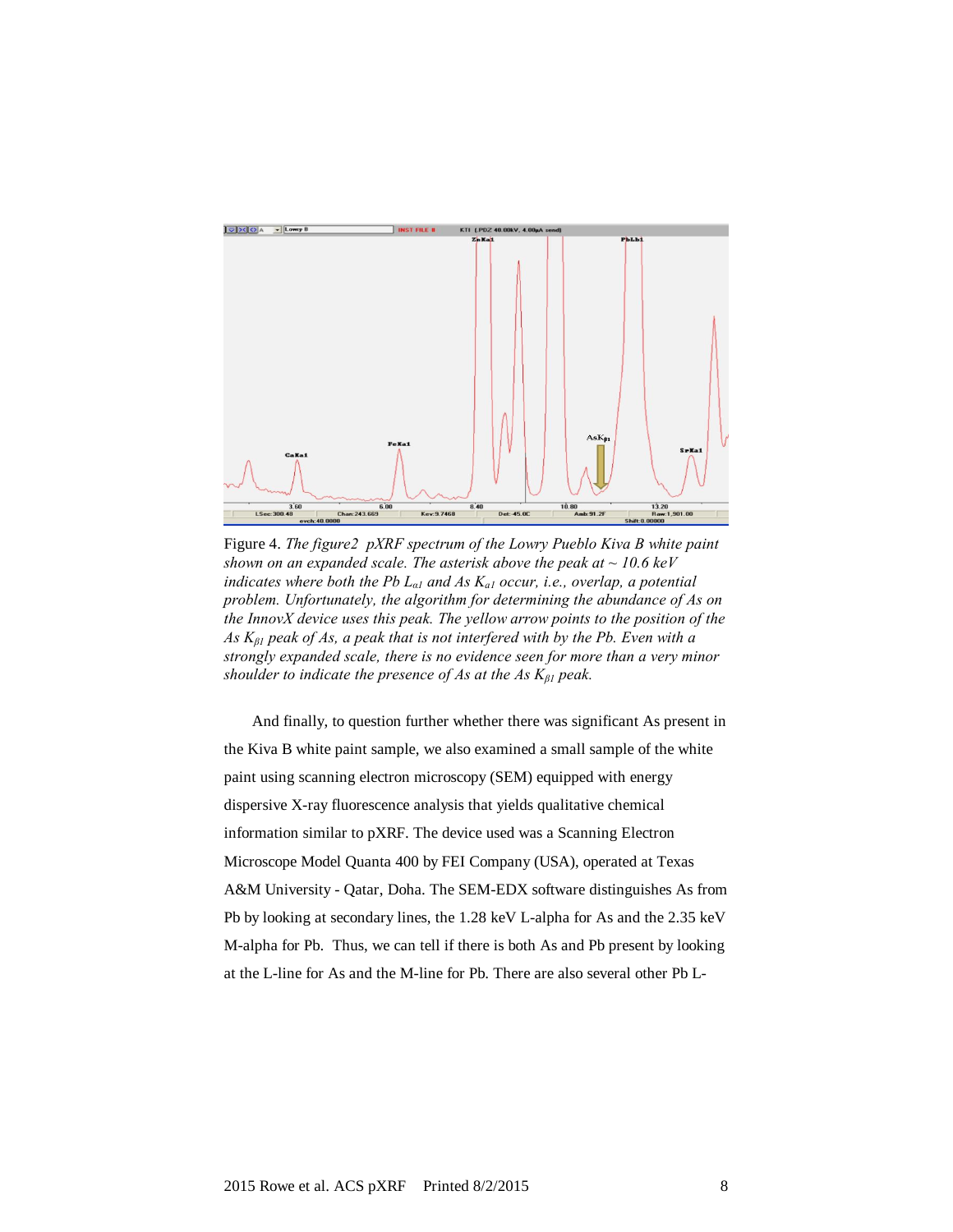lines (L-beta-1, L-beta-3, etc) that are not overlapping any of the As K-lines, further indicating the presence of Pb. A spectrum of the analysis is shown in Figure 5. Although there is clear indication for Pb and Zn in the paint, as well as C, O, Mg, Si, Ba, and Ca from the plaster layer underlying the thin paint layer, there is no indication of As.



*Figure 5. A scanning electron microscopy spectrum of a small white paint sample from the Lowry Pueblo Kiva B painted wall. Although the pigment obviously contains both Pb and Zn, there is no indication for any As.* 

## **Conclusion**

We conclude from the measurements discussed here that there is no significant As content in either the hundreds of ceramic pigment designs we examined (this was confirmed in ~100 ceramics samples using the Bruker device described above). Nor is As present in elevated levels in the numerous analyses of paint from the Lowry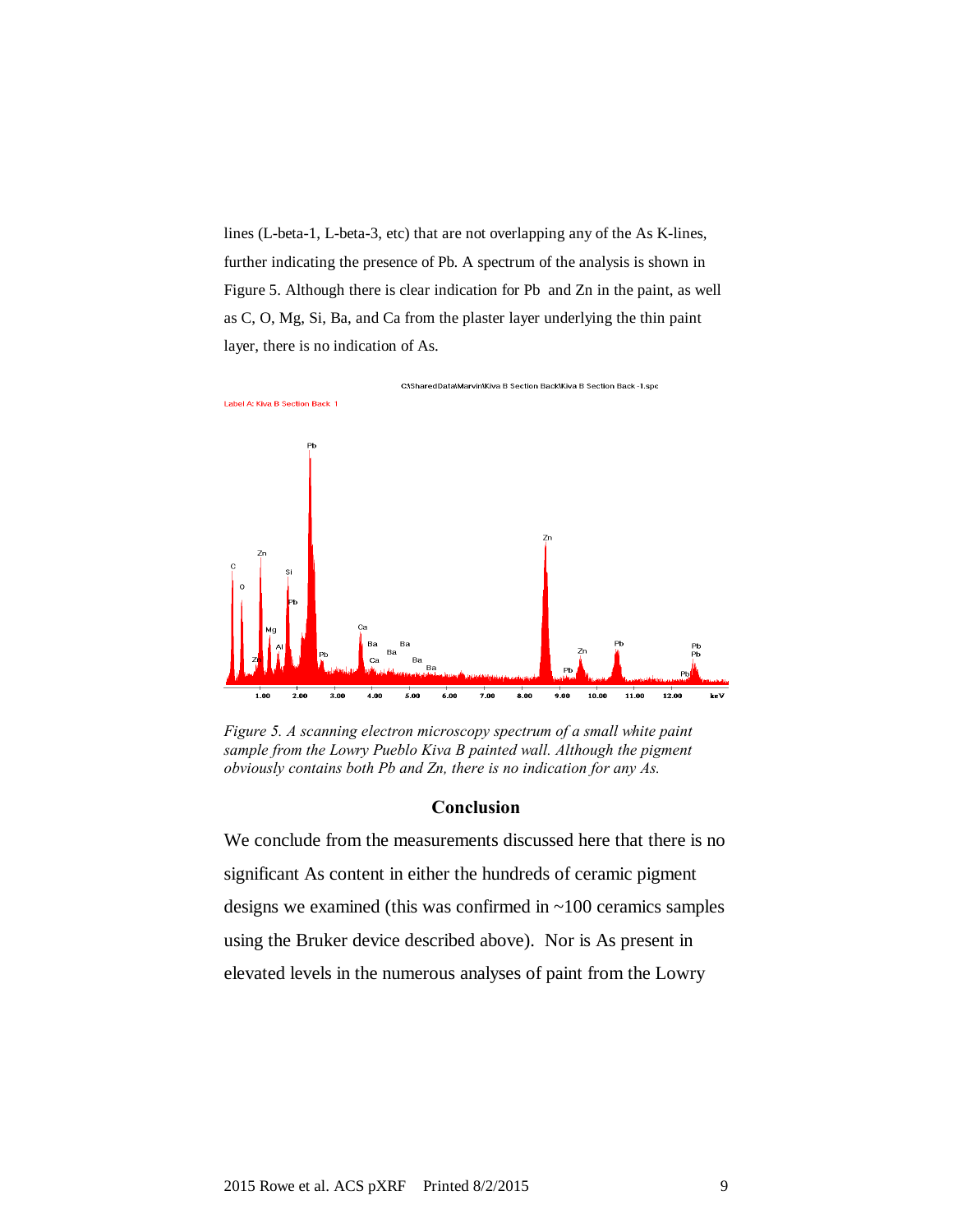Pueblo Kiva B sample we examined. Therefore, if Pb is present at significant levels in any sample, it is essential to examine the raw Xray fluorescence spectrum, or to use another technique (such as scanning electron microscopy used here), in order to be able to ascertain whether or not As is also present. From the raw XRF spectra we examined, one can readily determine the presence or absence of As by examination of the K  $_1$  peak of As, a peak that does not overlap with Pb. Alternatively, SEM clearly shows whether As is present or not as well. In our experience, the InnovX handheld computer *always* indicates elevated As is present if there is substantial Pb present. Thus, the handheld display of our InnovX device, As results appear to be almost invariably wrong (always in our cases) when measured in the presence of substantial Pb.

#### **Acknowledgments**

We are grateful to the Qatar Foundation for the InnovX pXRF device and to Mark MacKenzie, Director of the Conservation Laboratory of the Museum of New Mexico, for the use of the Bruker Tracer III-V pXRF instrument.

### **References**

1. Angelini, E; Grassini, S.; Corbellini, S.; Ingo, G. M.; de Caro, T.; Piescia, P.; Riccucci, C.; Blanco, A.; Agnostini, S. *Appl. Phys. A: Materials Science and Processing* **2006**, *83*, 643-649.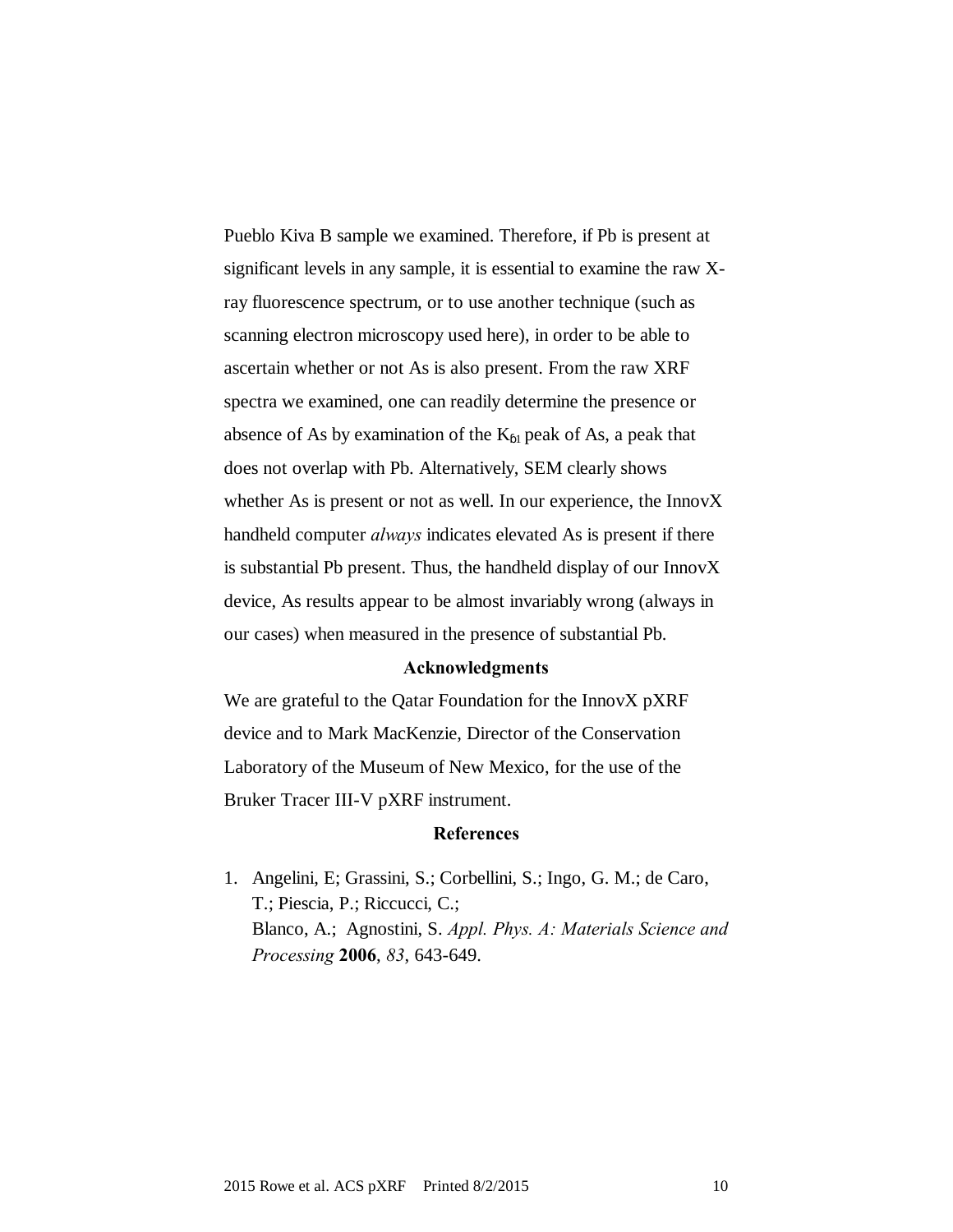- 2. Cecil, L. G.; Moriarty, M. D.; Speakman, R. J.; Glasscock, M. D. Eds. Glasscock, M. D.; Speakman, R. J.; Popelka-Filcoll, R. S., Eds.; *Archaeological Chemistry 968: Analytical Techniques and Archaeological Interpretation,* American Chemical Society: Washington, DC, **2007**, Chapter 27, pp. 506-521.
- 3. Desnica, V.; T\\tari, K.; Jimbrih-Simbuerger, D.; Fazin Schreiner, S. *Appl. Phys. A: Materials Science and Processing* **2008**, *92*, 19-23.
- 4. Ferrero, J. L.; Roldán, C.; Ardid, M.; Navarro, E. *Nucl. Instr. and Methods in Phys. Res. Section A: Accelerators, Spectrometers, Detectors and Associated Equipment* **1999**, *422*, 868-873.
- 5. Fonicello, N. A. *ICOM-CC Ethnographic Conservation Newsletter* **2007**, *28*, 4-8.
- 6. Gianoncelli, A.; Castaing, J.; Bouquillon, A.; Polvoninos, A.; Walter, P. *X-ray Spectrometry* **2006**, *35*, 365-369.
- 7. Hayakawa, Y. *Adv. in X-ray Anal.* 2004, *47*, 36-41.
- 8. Nazaroff, A. J.; Prufer, K. M.; Drake, B. L. *J. Arch. Sci.* **2009**, *36*, 885-895.
- 9. Padilla, R.; Van Espen, P.; Godo Torres, P. P. *Anal. Chim. Acta* **2006**, *558*, 283-289.
- 10. Papadopoulou, D. N.; Zachariadis, G. A.; Anthemidis, A. N.; Tsirliganis, N. C.; Stratis, J. A.. *Talanta* **2006**, *68*, 1692-1699.
- 11. Phillips, S.; Colby, S.; Speakman, R. J. *J. Arch. Sci.* **2009**, *36*, 1256-1263.
- 12. Martin, P. S. *Lowry Ruin in Southwestern Colorado*. Field Museum of Natural History, Anthropology Series, **1936**, *23*, no. 1 Chicago, IL.